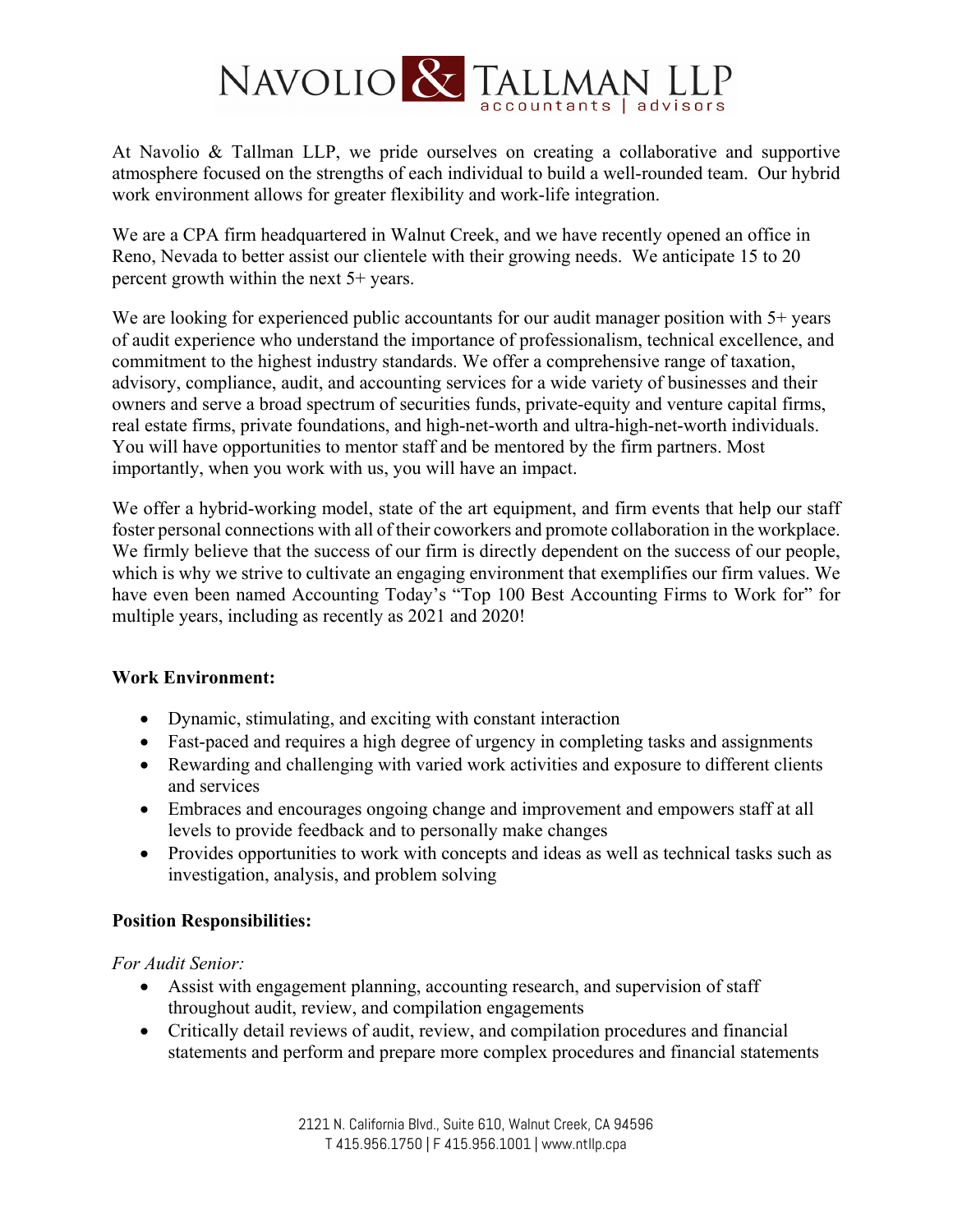- Effectively research and explain technical issues to staff and motivate them to build their technical skills
- Manage workflow between staff and management by identifying and prioritizing deadlines
- Develop effective relationships with colleagues and clients through professionalism, effective communication, and follow-through

## *For Audit Manager*

- Complete thorough engagement reviews while assuming primary responsibility for client engagements, including scheduling, staffing, timing, technical issues and more as needed
- Ensure the completion of engagements, including identifying and addressing problem areas with minimal oversight or assistance
- Manage, supervise and mentor Staff and Senior accountants, including mentoring in professional development areas, guiding and teaching through technical challenges and maintaining a positive team atmosphere
- Complete annual performance evaluations for assigned staff and manage ongoing employee performance
- Work with partners on identifying and pursuing new clients
- Promote the firm's overall growth and well-being by assisting with recruiting, contributing to publications, conducting trainings, etc.
- Maintain and grow client relationships through professionalism, responsiveness and superb client service
- Enhance knowledge and skills in the firm's industries of focus by attending training courses and seeking out opportunities for improvement and learning
- Manage your time and the time of Staff and Senior Accountants efficiently and contribute to firm profitability by adding value
- Other duties and assignments as needed

# **We are looking for candidates with:**

- Bachelor of Science or Master of Science in Accounting or Taxation
- CPA license
- Minimum of 5 years of tax experience
- Availability to work full-time
- Demonstrates leadership, problem solving, and strong verbal and written communication skills
- Ability to set and work with goals, objectives, and deadlines

# **Talent Requirements:**

We offer multiple paths to success and are looking for diverse talents to cultivate long-term careers in public accounting with us. We would love to hear from you if either of these profiles describes you (one is not better than the other):